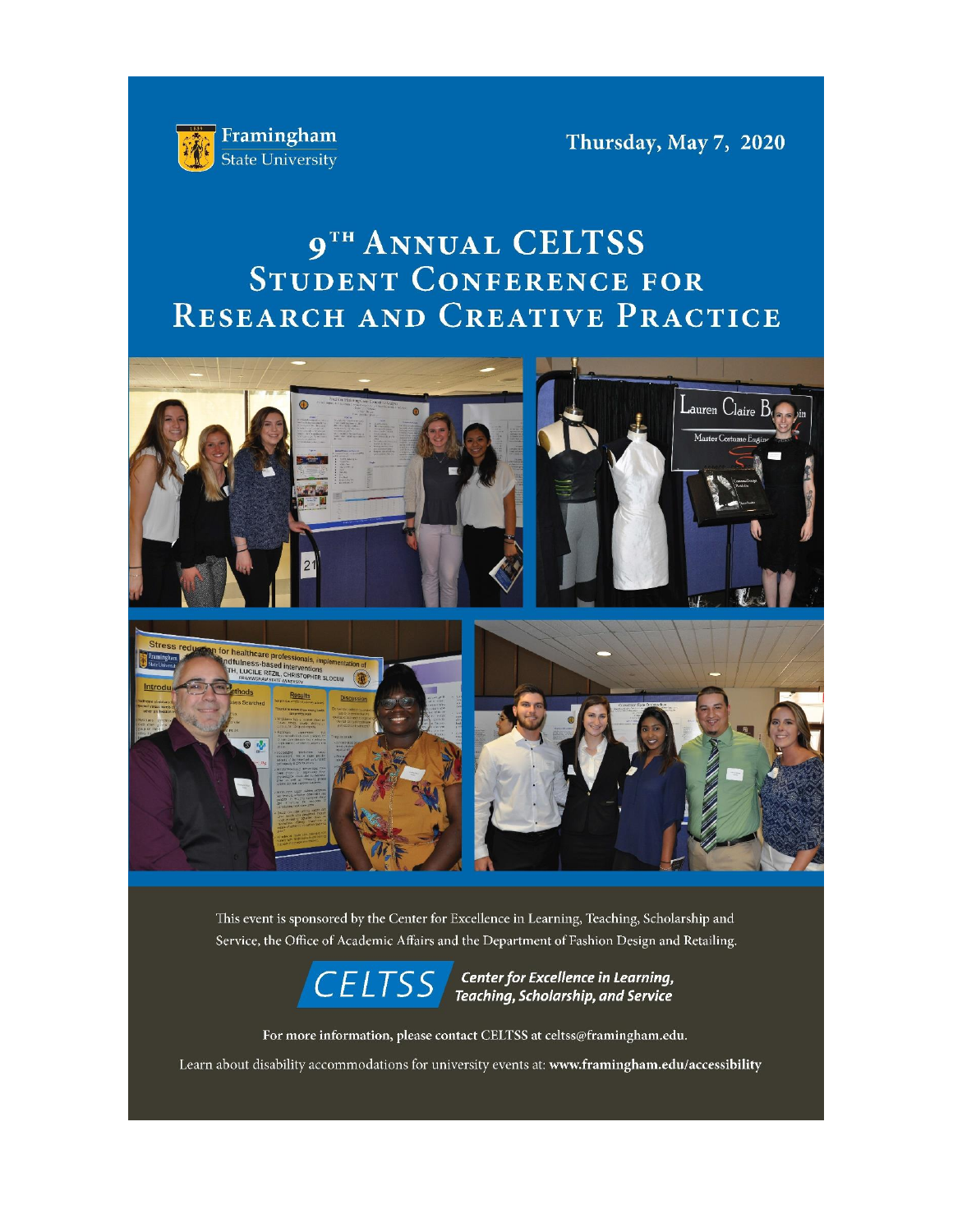# **Welcome to Framingham State University's Ninth Annual Student Conference for Research and Creative Practice!**

Today marks our ninth celebration of student scholarly work and faculty support. As students, you have undertaken a special initiative to understand something deeply, working together with your faculty who have shared their expertise and guidance with you. They have done so because they care about you and believe in your future success. The steps you have taken to get to today's presentation will open many doors for you as you move into your professions and careers. Your work, and future work, will improve life for others in multiple ways—improving healthcare; enlivening the arts; creating new strategies for people to understand their own behavior and that of others; enabling businesses to thrive; teaching people of all ages; caring for the planet; and making discoveries in the sciences that make a difference. Keep learning. Keep working. Thank your professors, and continue to expect a lot of yourselves. This is a significant moment. **We are proud of you. Congratulations!** 

To Steven Cok, Phoebe Lin, Rongbing Liu, Virginia Noon, Cara Pina, Sandra Rahman, Lina Rincón and our faculty who serve the university through the Center for Excellence in Learning, Teaching, Scholarship and Service, thank you for your hard work and success in making this event happen. Great work! To our faculty who have mentored these students who are here today, what a community you have created! Clearly, it is something to celebrate. Thank you!

# **Ellen Zimmerman, Ph.D.**

# **Interim Provost and Vice President for Academic Affairs**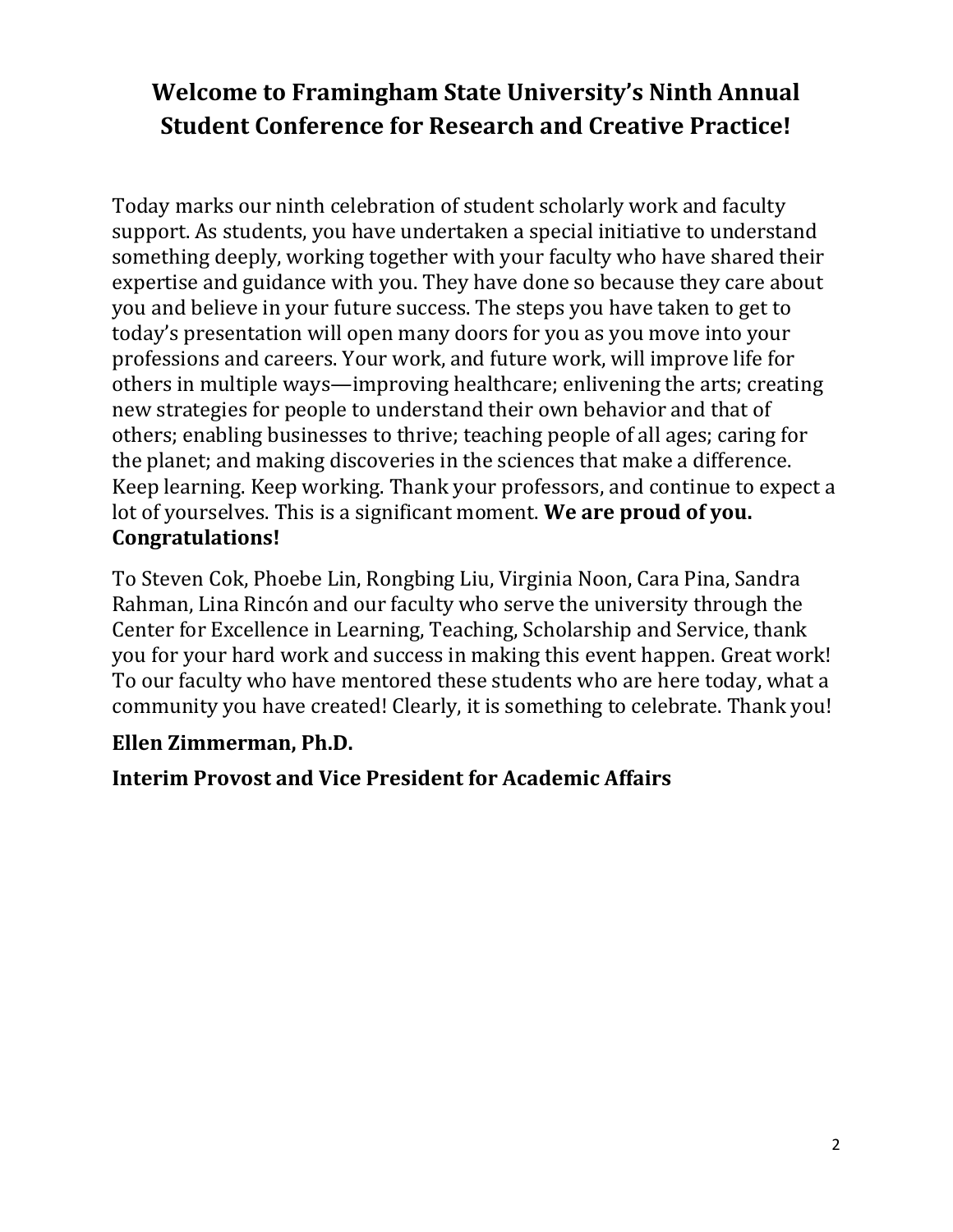# **Student Presentations Alphabetically by Class/Major**

| Art History                               | Diana Azen<br><b>Paul Bows</b><br><b>Kayla Dabney</b><br><b>Paris DeMello</b><br><b>Erica Doiron</b><br><b>Haley Donahue</b><br>Eli Go<br><b>Kelsi MacDonald</b><br><b>Cassia Maguire</b><br><b>Brianna Medina</b><br><b>Ariah Miller</b><br><b>Alivia Pimental</b><br><b>Ricky Stephen</b><br><b>Isaac Vu</b><br><b>Sarah Wheeler</b>                          |
|-------------------------------------------|-----------------------------------------------------------------------------------------------------------------------------------------------------------------------------------------------------------------------------------------------------------------------------------------------------------------------------------------------------------------|
| Business/IT                               | <b>Matt Dumond</b><br><b>Lucas Lemos</b><br><b>Kennedy Waruhiu</b>                                                                                                                                                                                                                                                                                              |
| <b>Elementary Education and Geography</b> | <b>Andrea Thurlow</b>                                                                                                                                                                                                                                                                                                                                           |
| <b>Environmental Science and Policy</b>   | <b>Rose Determan</b><br><b>Evan Prasky</b>                                                                                                                                                                                                                                                                                                                      |
| <b>Fashion Design</b>                     | <b>Keighley Card</b><br><b>Sarah Cotto</b><br><b>Beatrice Donoghue</b><br><b>Kevin Follis</b><br><b>Kezia Hamer Miller</b><br><b>April Lemy</b><br>Santiago Lopez Caicedo<br><b>Hannah Nesbitt</b><br><b>Sam Ross</b><br><b>John Sabino</b><br><b>Kara Swanson</b><br>Jenna Wooldridge<br><b>Sammi Young</b><br><b>Anny Zapata Mejias</b><br><b>Jordan Zona</b> |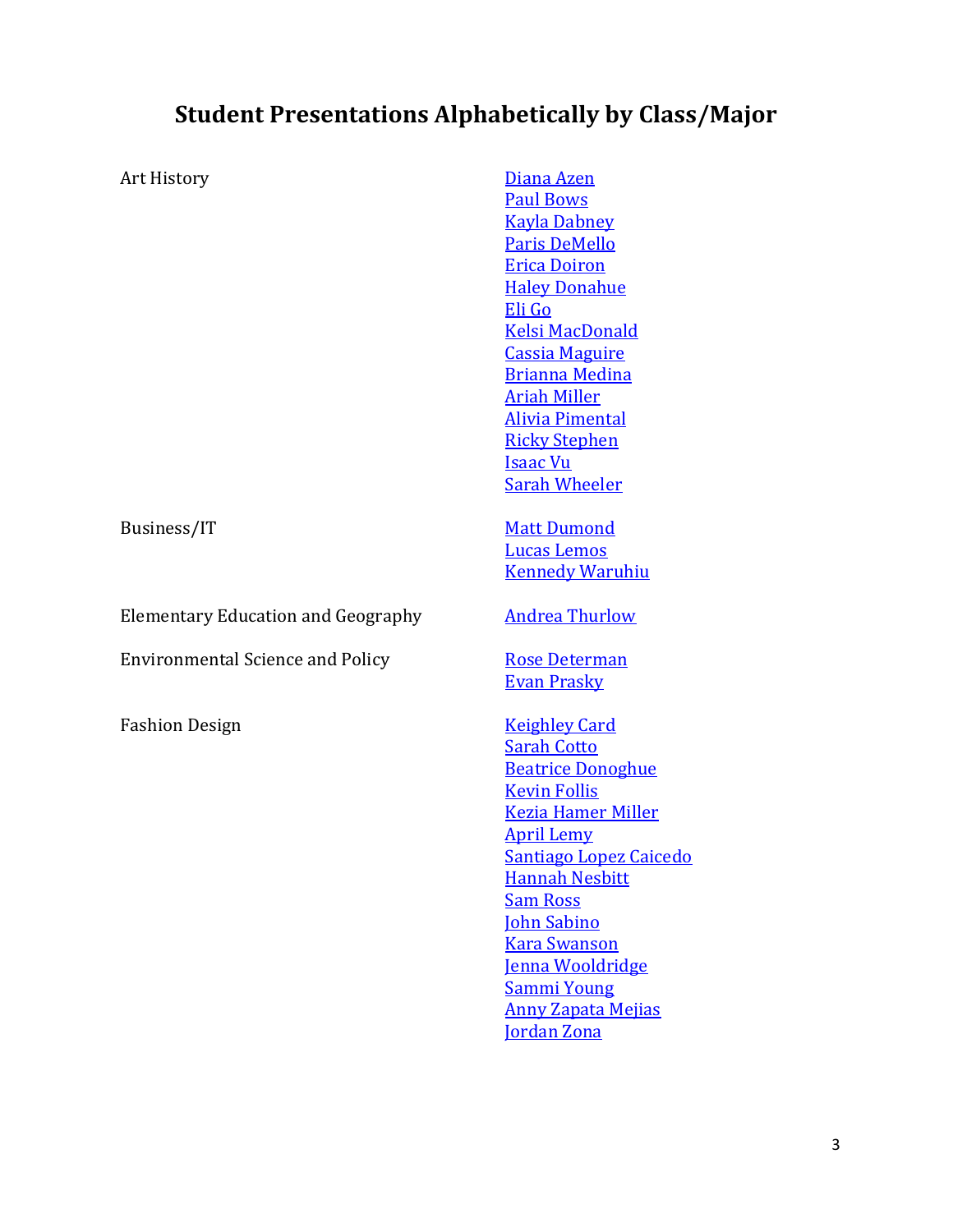| <b>Fashion Merchandising</b> |  |  |
|------------------------------|--|--|
|                              |  |  |

**[Meghan Bell](#page-10-0)** [Tayah DuBois](#page-11-0) [Christina Kamara](#page-11-1)

Fashion Merchandising: Planning, Policies &

**[Nancy Amankwah](#page-10-1)** [CJ Fraser](#page-10-2) **[Ashley Mcsweeney](#page-10-3)** [Rosalyn Palanukorn](#page-10-4) [Hassan Rabbani](#page-10-5) [Sam Ravesi](#page-10-6) [Sarah Shaughnessey](#page-10-0)

History **[Chase Gensler](#page-12-0)** 

Psychology [Lauren Ianni](#page-12-1)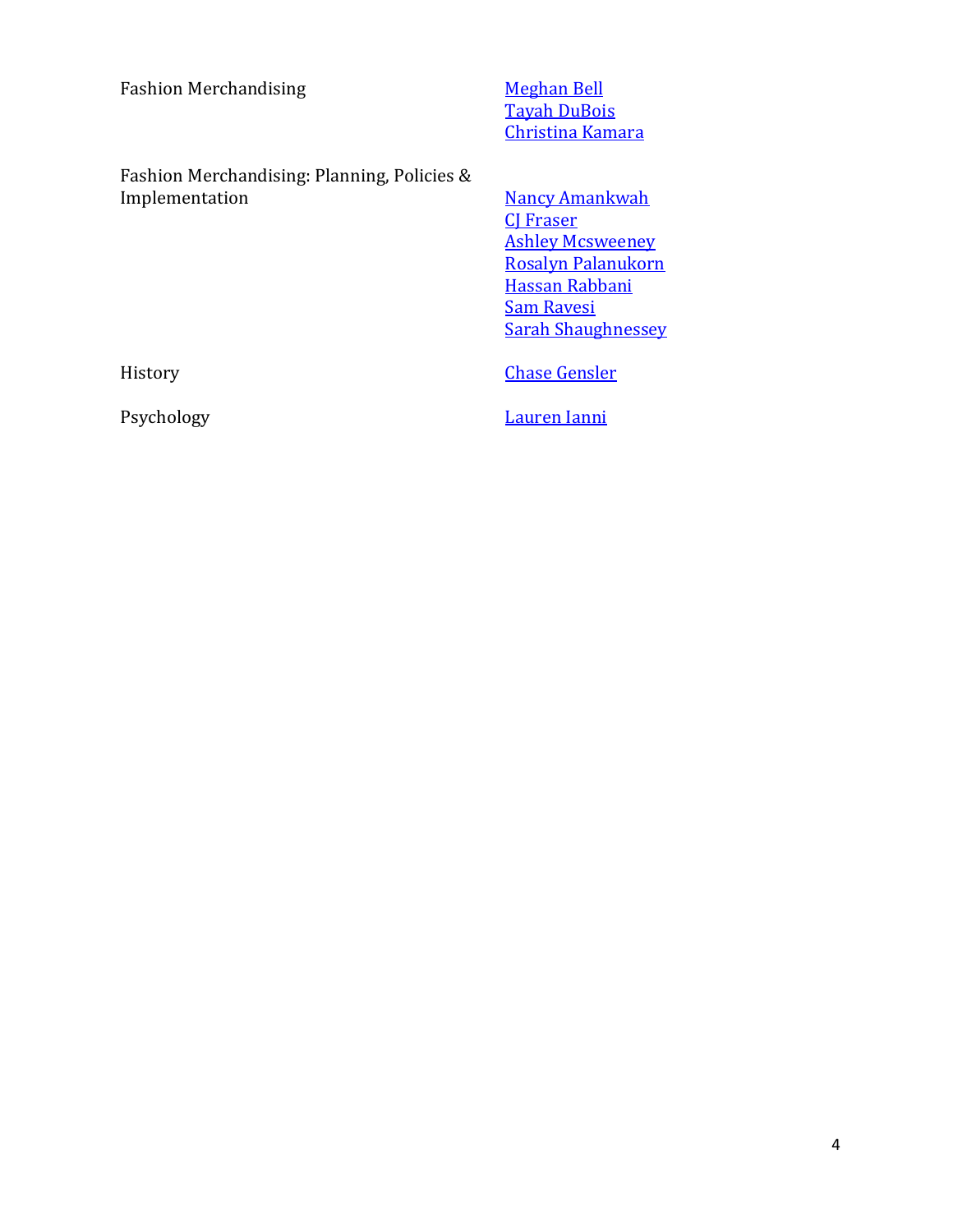# **Undergraduate Titles and Abstracts**

# **Art History**

"Because monetary value has been traditionally seen in established white-male artists, investors and collectors prize their work, which results in ever-higher prices. And because women artists and artists of color have generally had difficulty getting a foothold in the art market, their work continues to languish….Women artists, artists of color, and LGBTQ artists bump up against a "glass ceiling" in terms of monographs, solo shows, and museum acquisitions, and that depresses the perceived value of their work."

Jeff Ignatius, "'Being Angry Is a Great Place to Start:' The Guerrilla Girls, January 18 at Augustana College," River Cities' Reader. January 5, 2017.

### <https://www.rcreader.com/art/guerrilla-girls-being-angry-is-a-great-place-to-start>

Using this quote as a starting point, each student in ARTH 383: Contemporary Art History chose an artist to research and present to the class. Artists included work in a variety of media from painting and sculpture to installation and performance and represent different races, gender, and sexual orientation. This assignment seeks to correct inequalities in the contemporary art history survey class by allowing students to have a voice about whom they study and increase inclusivity in the discipline and the classroom.

<span id="page-4-12"></span><span id="page-4-11"></span><span id="page-4-10"></span><span id="page-4-9"></span><span id="page-4-8"></span><span id="page-4-7"></span><span id="page-4-6"></span><span id="page-4-5"></span><span id="page-4-4"></span><span id="page-4-3"></span><span id="page-4-2"></span><span id="page-4-1"></span><span id="page-4-0"></span>

| Diana Azen (Artist: Cobo Fusco)                    | Sponsor: Erika Schneider |
|----------------------------------------------------|--------------------------|
| Paul Bows (Artist: Brenna Youngblood)              | Sponsor: Erika Schneider |
| <b>Kayla Dabney</b> (Artist: Julie Buffalohead)    | Sponsor: Erika Schneider |
| Paris DeMello (Artist: Herve Telemaque)            | Sponsor: Erika Schneider |
| Erica Doiron (Artist: Theaster Gates)              | Sponsor: Erika Schneider |
| <b>Eli Go</b> (Artist: Benjamin Patterson)         | Sponsor: Erika Schneider |
| <b>Kelsi MacDonald (Artist: Zanele Muholi)</b>     | Sponsor: Erika Schneider |
| Cassia Maguire (Artist: Raphael Montañez Ortiz)    | Sponsor: Erika Schneider |
| <b>Brianna Medina (Artist: Marion Estes)</b>       | Sponsor: Erika Schneider |
| <b>Ariah Miller</b> (Artist: Akio Takamori)        | Sponsor: Erika Schneider |
| <b>Alivia Pimental (Artist: Daniel Lind Ramos)</b> | Sponsor: Erika Schneider |
| <b>Ricky Stephen</b> (Artist: Titus Kaphar)        | Sponsor: Erika Schneider |
| <b>Isaac Vu</b> (Artist: Xing Xin)                 | Sponsor: Erika Schneider |
| <b>Sarah Wheeler</b> (Artist: Melvin Edwards)      | Sponsor: Erika Schneider |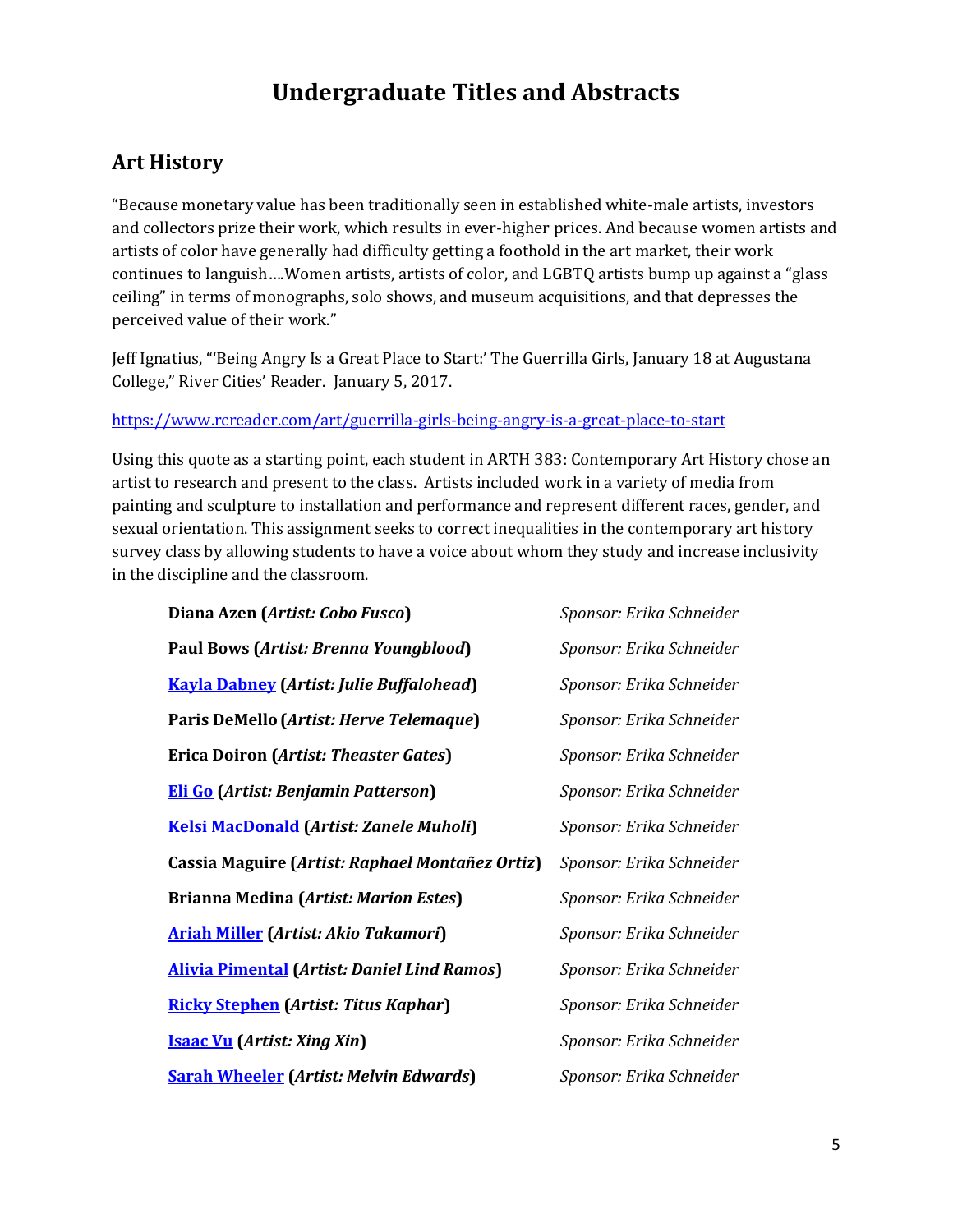### <span id="page-5-0"></span>**Haley Donahue** *Sponsor: Yumi Park*

### *[Prison Art and Prison Industry: Art and Social Values](https://framingham.hosted.panopto.com/Panopto/Pages/Viewer.aspx?id=b2e4d685-6955-4779-91d4-abb20103e579)*

For my presentation, I plan to analyze the photographic work of Keith Calhoun and Chandra McCormick. Focusing on their work with the Angola state prison in Louisiana. As well as their photographic work I will juxtapose it with art made by inmates inside the Angola prison. My theme is Prison art and the prison industrial complex. I plan to talk about the social value of witnessing inmates in prison and their life as well as the aspect of slavery. I then plan to talk about the art created by inmates and how we view creators, and who can be an artist.

### **Business**

### <span id="page-5-3"></span><span id="page-5-2"></span><span id="page-5-1"></span>**Matt Dumond, Lucas Lemos, Kennedy Waruhiu** *Sponsor: Karen Druffel*

### *Do the Words Used in Permission Inquiries Affect Whether a User Chooses to Allow or Deny Access?*

Whether students interact with a computer, a smartphone, a tablet, or any device there is a very good chance they will be probed for further data access by a permission inquiry. If the user would like to use the full capability of the app or program they will need to allow that media to gain access to further data regarding the user. When people download an antivirus software for example, they must allow the antivirus software to conduct certain operations. This in turn requires additional parameters which can only be granted through the users permission. When an application or program requests permission from an individual to gain access to their devices, students may react differently to how the question is being asked. We will conduct a survey asking undergraduate students at a public university in New England how they react when they have to answer particularly worded security questions in certain situations. Samples of common security questions will be provided and the students will be tasked with deciding whether or not they would allow or deny access. We will then use the surveys to determine what words or phrases inspire the user to deny or allow permission in certain situations.

## **Elementary Education and Geography**

<span id="page-5-4"></span>**Andrea Thurlow** *Sponsor: Kelly Kolodny*

### *[Exploring Geography Education in Massachusetts Elementary Schools](https://www.framingham.edu/Assets/uploads/the-fsu-difference/centers-and-institutes/celtss/_documents/thurlow_honorsresearchposter.pdf)*

This study explores the role of geography education in Massachusetts public elementary schools. It begins by introducing the subject of geography, and then examining the history of it in education in the United States. It includes a present-day analysis of the 2003 and 2018 Massachusetts History and Social Science Frameworks which Massachusetts public schools use to shape and form their geography units. This is followed by data analysis from a survey created for current Massachusetts elementary school teachers to describe how geography is taught in their classrooms and to give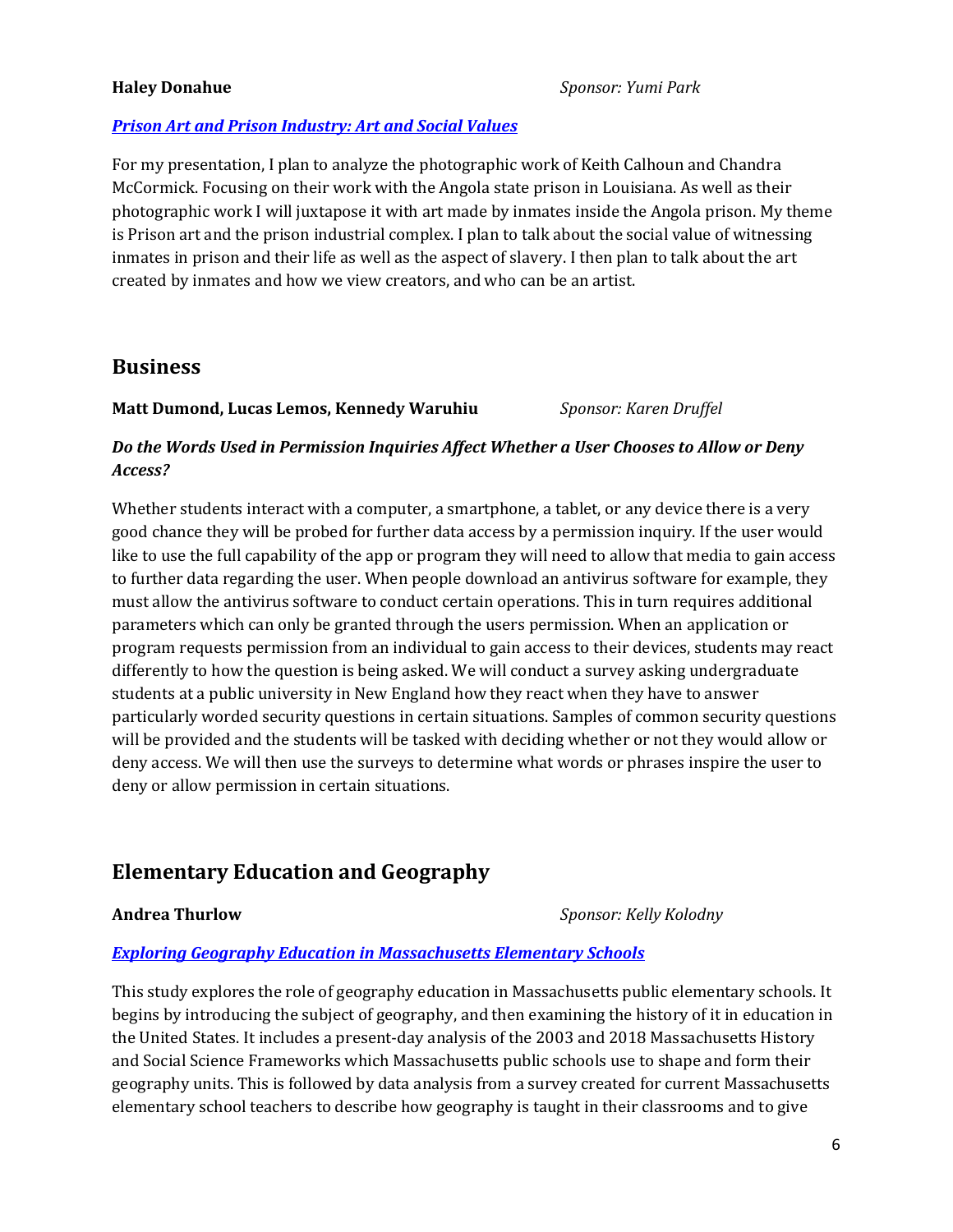their opinions on how it is viewed in their schools. Lastly, this thesis includes sample lesson plans for each grade, kindergarten through fifth grade, that focuses on making geography lessons an authentic experience by using project and performance-based assessments. This paper is intended to help future educators learn the importance of geography in elementary schools by examining the past and current position of it in education and providing examples of ways to showcase that importance in future classrooms.

# **Environmental Science and Policy**

<span id="page-6-0"></span>**Rose Determan** *Sponsors: Lawrence McKenna and Jeffrey White*

### *[Quantile Regression Shows Sustained Peak Concentrations of Chlorophyll-a in the Charles](https://www.framingham.edu/Assets/uploads/the-fsu-difference/centers-and-institutes/celtss/_documents/determan_poster.pdf)  [River, MA](https://www.framingham.edu/Assets/uploads/the-fsu-difference/centers-and-institutes/celtss/_documents/determan_poster.pdf)*

This study examines chlorophyll-a concentrations in the Charles River from 1996 to 2019 with the goal of understanding the extent of harmful algal blooms (HABs) and any declines that have occurred in concentrations. Chlorophyll-a is used as an indicator of eutrophication (>10 μg/L) which is a condition that impairs aquatic organisms and human recreation in the river. Policy changes and reporting have focused on reducing phosphorus input with the goal of reducing HABs. A linear model predicts a decline of 5±4 μg/L (99.5% CI) of chlorophyll-a between 1996 and 2019. Using quantile regression, chlorophyll-a concentrations have declined for the majority of the data, but the top five percentiles of concentrations have not improved in a statistically significant manner.

<span id="page-6-1"></span>**Evan Prasky** *Sponsors: Lawrence McKenna and Jeffrey White*

### *[Soil Phosphate Has Little Effect on the Growth of Hemp \(Cannabis sativa cv. Cherry Wine\)](https://www.framingham.edu/Assets/uploads/the-fsu-difference/centers-and-institutes/celtss/_documents/prasky.pdf)*

C. sativa like all plants requires phosphate for growth and reproduction. This macronutrient is an essential indicator of how well a plant will grow and reproduce throughout its life cycle. Increased phosphate however can disrupt the biogeochemical process involved with nutrient cycling and inhibit C. sativa's overall fitness. In this study, C. sativa's growth is insensitive to less than 32-fold soil phosphate concentrations. In this study, it is suggested that C. sativa reached sexual maturity quicker with the addition of more phosphate.

## **Fashion Design**

### **FASH 487 Apparel Design Portfolio** (Capstone course)

A capstone experience to organize and present design work created in the Apparel Design concentration and to produce a portfolio appropriate for obtaining a professional position in the apparel industry. Students develop a portfolio to demonstrate knowledge and skills in a variety of garment categories; hand and digital illustration; technical sketching techniques; and original fullscale garments. Ideas are assembled in a professional format by integrating the components of design, fabric, and end use.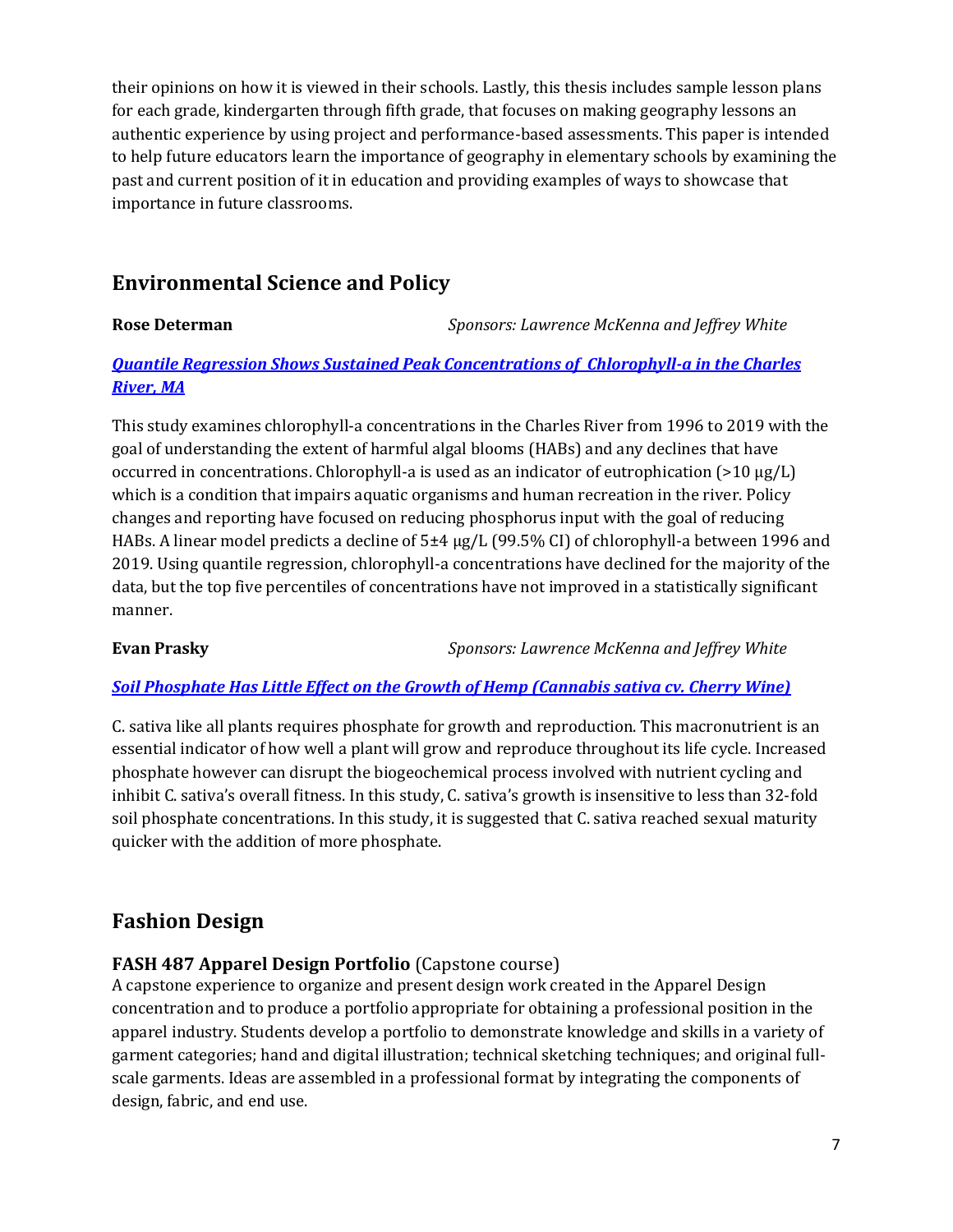<span id="page-7-0"></span>**[Keighley Card](https://drive.google.com/open?id=1lZmlOou5RviHYG7xoQNJVJSqqcvMgnh4)** *Sponsor: Laura Kane*

### *Apparel Designer Statement*

I design elegant, theatrical garments inspired by nature. The theme of my portfolio is floral with a twist of fantasy. I like to design using bright pastel colors, asymmetry, nature inspired silhouettes, and fabric manipulation. As a designer, it is important to me to that my pieces all be unique, bold, and versatile. I believe that comfort and functionality of clothing matters just as much as the design.

<span id="page-7-1"></span>**[Sarah Cotto](https://drive.google.com/open?id=1H6IKgMZheiRNbapKHYrH4iq-TaAxrtgT)** *Sponsor: Laura Kane*

### *Apparel Designer Statement*

As a designer I am driven to create comfortable, fashionable winter wear for women and young adults who find it hard to dress up when the weather gets too cold. My senior collection was inspired by nature with a boho whimsical feel to it. Using darker, neutral tones I design vibrant eye catching garments that can be worn for a variety of different occasions.

### <span id="page-7-2"></span>**[Beatrice Donoghue](https://drive.google.com/open?id=13JBFtAPybBF_fFSxHriSHXxBfGGhauY8)** *Sponsor: Laura Kane*

### *Apparel Designer Statement*

As a designer and a runner, my design process is largely focused on the functional aspects of clothing design. My designs include many functional details like pockets, snaps, and ventilation. Using pastel colors, polyurethane vinyl, and face mask accessories, this collection emphasizes the impact of human pollution on our planet and the hope for change.

<span id="page-7-3"></span>**[Kevin Follis](https://drive.google.com/open?id=1RX82h5u7YgD8WaJz7fK2EAyuK1YAiZ0m)** *Sponsor: Laura Kane*

### *Apparel Designer Statement*

As a designer I draw inspiration from many different sources, including pop culture, music, dance and color. I am driven by the idea of the fantasy that comes along with fashion. As a designer the most important thing to me is being able to express myself while also establishing a connection with those who are wearing or viewing my garments. I strive to use my design creativity as a means of entertainment.

### <span id="page-7-4"></span>**[Kezia Hamer Miller](https://drive.google.com/open?id=10O72sJU6SwybbGUSMImBcld317sMKKrG)** *Sponsor: Laura Kane*

### *Apparel Designer Statement*

<span id="page-7-5"></span>I design for the working women and men who go from work to night life. As a designer it is important to show that there is more than one body type, therefore I aim to design for women who are curvy and want to embrace all curves big and small. My menswear designs are focused on high fashion and elevated streetwear. City life inspires me to create clothing that can translate easily from daywear to nightlife.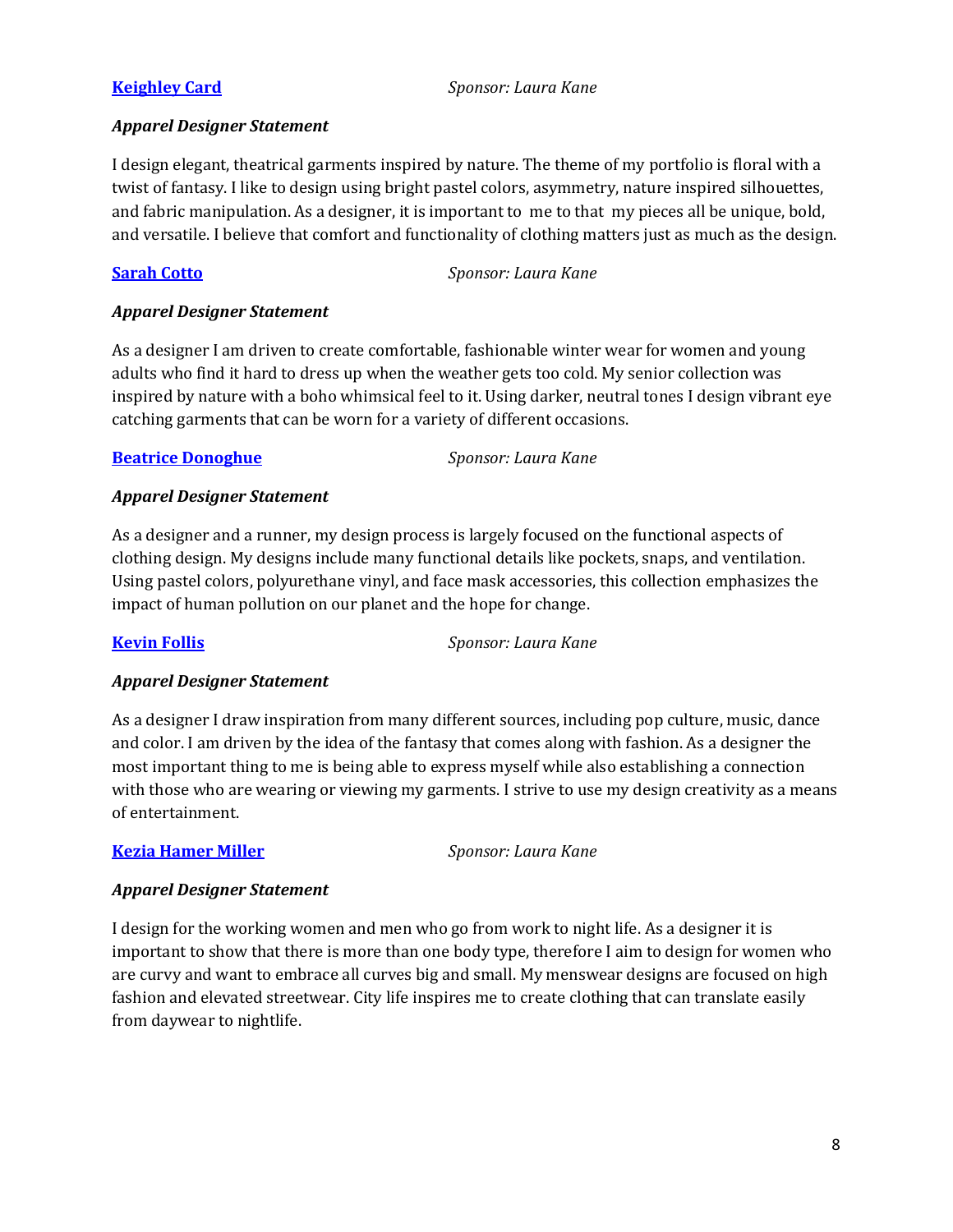**[April Lemy](https://drive.google.com/open?id=1mV4IRhVV1YFQ76bkB0sr10HDR1RswqSY)** *Sponsor: Laura Kane*

### *Apparel Designer Statement*

As a designer I want my clothes to make women feel sexy and sophisticated at the same time. I want them to feel like they are bosses and feel confident in themselves. The theme for my collection is evolution, personified through the motif of a butterfly emerging from its cocoon. The butterfly's transformation represents my journey of becoming the best version of myself.

### <span id="page-8-0"></span>**[Santiago Lopez](https://drive.google.com/open?id=1cBHNKRbLGTnTuyPxzJ_idGE5CPl4HrBk) Caicedo** *Sponsor: Laura Kane*

### *Apparel Designer Statement*

As a designer, I strive to create one of a kind garments using modern draping and patterning techniques. I have a passion for the avant-garde world from which I draw a lot of inspiration. I incorporate unique and sophisticated design ideas into each of my garmentsusing clean and sharp silhouettes to create modern yet timeless looks. With every garment, I hope to create a sense of fantasy that empowers each person and makes them feel beautiful.

<span id="page-8-1"></span>**Hannah Nesbitt** *Sponsor: Laura Kane*

### *Apparel Designer Statement*

Traces of trauma and the over-arching presence of healing now engage in a sacred dance of redemption and hope. In the form of dresses, the blunt, but elegant truth lives within the ceremony of the archetypal initiate. Creating form by sculpting the placement of pleats and style lines, I aim to juxtapose piecing and functionality with a desire to occupy space and time impactfully. I reconstruct chapters of ruin into beautifully laced narratives. This is a return to self. I know it full well.

<span id="page-8-2"></span>**[Sam Ross](https://drive.google.com/open?id=1PDJgRAn-nY9Pj5kqApR0hJE2k7bJ-8HH)** *Sponsor: Laura Kane*

### *Apparel Designer Statement*

As a designer, my intrigue lies in the use of structure, style lines, and a deliberate fabric choice. Inspiration comes to me from all different places, and I love channeling the awe of outside wonder into garments that will have people carrying the energy and aesthetics that inspire them on their bodies. Clothing can be evocative in thousands of ways, and that's what I strive for.

<span id="page-8-3"></span>**[John Sabino](https://drive.google.com/open?id=1-NqNChwWH2zWmOHGPgHcYEyATE31Cg29)** *Sponsor: Laura Kane*

### *Apparel Designer Statement*

If I were to describe myself as a designer, I would say I am always in a state of learning and bettering myself. I believe that through the acceptance of failure one can find great success. The things in this world that inspire me the most are freedom and the beauty of doing what you love without boundaries. The idea of endless love and endless happiness fuels my being. I believe there is beauty in the simplest things like playing a puzzle game, being with the ones you love, and dancing like nobody's watching.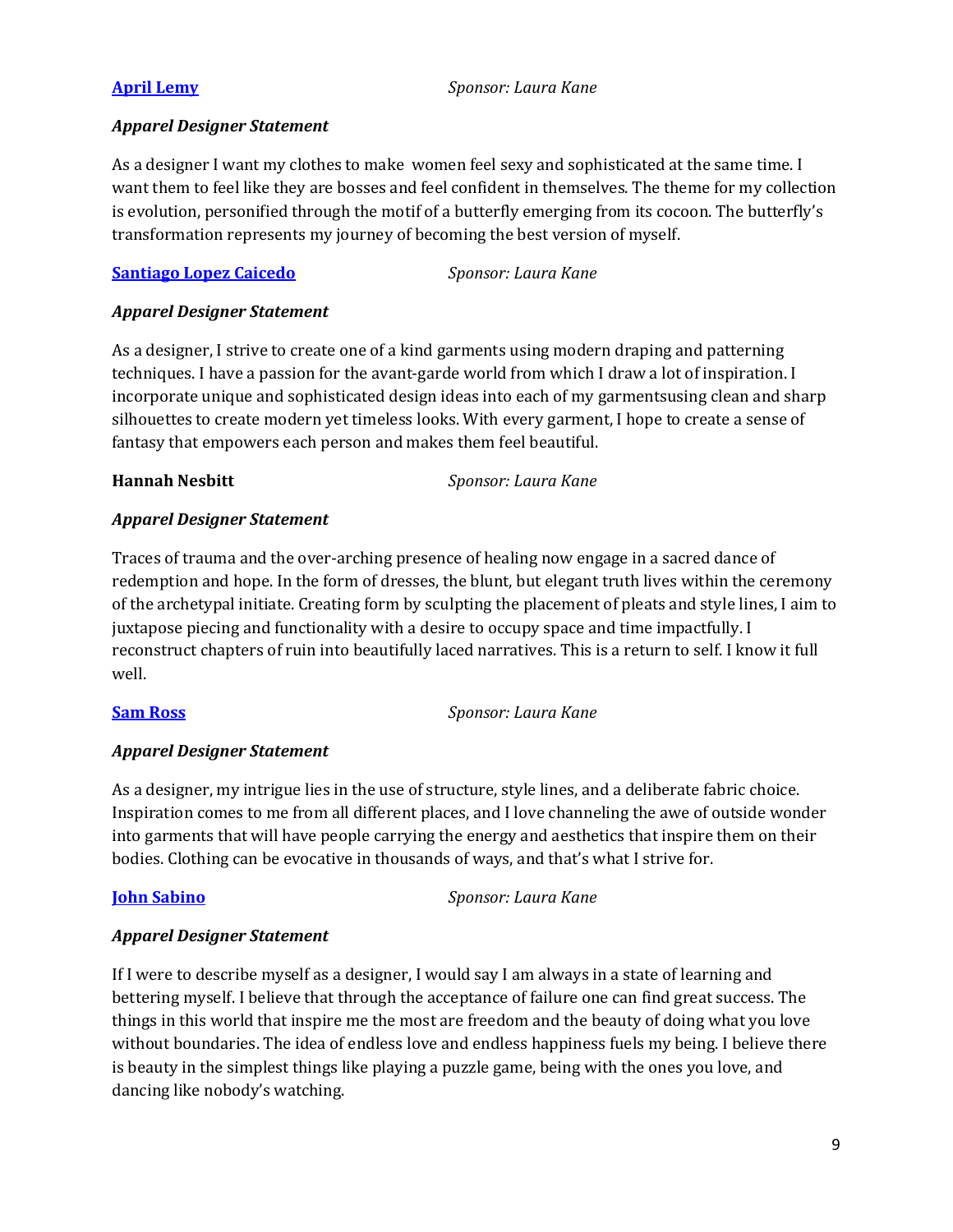<span id="page-9-0"></span>**[Kara Swanson](https://drive.google.com/open?id=1jQDHJtjJhY7K_v4Np8JyWiIIRWNu11UU)** *Sponsor: Laura Kane*

### *Apparel Designer Statement*

I am both intrigued and inspired by anything that is unique and avant-garde. I enjoy creating looks that are unexpected through the use of asymmetry. Being a shy person, I like to let my designs speak for my inner personality as a form of self-expression. My use of bright colors and playful silhouettes speak to who I am both personally and as a designer. With my designs, I hope to help be a voice for self-expression to those who also may be quieter, but want their personality to shine through their style.

### <span id="page-9-1"></span>**[Jenna Wooldridge](https://drive.google.com/open?id=1EUZDE9q6x6VsjOvSpJouFlavtCGqchef)** *Sponsor: Laura Kane*

### *Apparel Designer Statement*

It starts with an idea. Being able to turn an inspiration from a drawing on paper to a garment out of fabric is what excites me most as a designer..Fashion design is a way for me to express my individual thoughts and ideas and transform them into a physical piece. I hope to one day make an impact in the fashion world and showcase my style and work for the public to see.

<span id="page-9-2"></span>**[Sammi Young](https://drive.google.com/open?id=1_lrjRxQEmDvYQY_1Ko0ssnv6aLwBs-Wt)** *Sponsor: Laura Kane*

### *Apparel Designer Statement*

As a designer, I am largely influenced by edgy street wear. I like to design things that people can wear day to day. I make efforts to design sustainably and with nature itself as inspiration. When designing clothing I aim to make the wearer feel confident and comfortable.

### <span id="page-9-3"></span>**[Anny Zapata Mejias](https://drive.google.com/open?id=1SIvdvkqGc0uO_HOiECAoIr2RMcz6t78-)** *Sponsor: Laura Kane*

### *Apparel Designer Statement*

I design for bold and confident women. My designs are meant to bring a women's confidence out of the box. My designs are inspired by street wear mixed with comfortable and tailored ideas. I design so females like me with multiple styles can feel comfortable about being unique.

<span id="page-9-4"></span>**[Jordan Zona](https://drive.google.com/open?id=1UpAo_-s-o2tK7PPVmSIO7FXYJtTCck7g)** *Sponsor: Laura Kane*

### *Apparel Designer Statement*

Something that has always inspired me is the way I FEEL in a garment I love. You can physically see one's confidence when they are sporting one of their favorite pieces. I believe fit is a big part of fashion, and illusions a garment can give the body. My aim is to portray personality through my pieces, via color/shape/detail.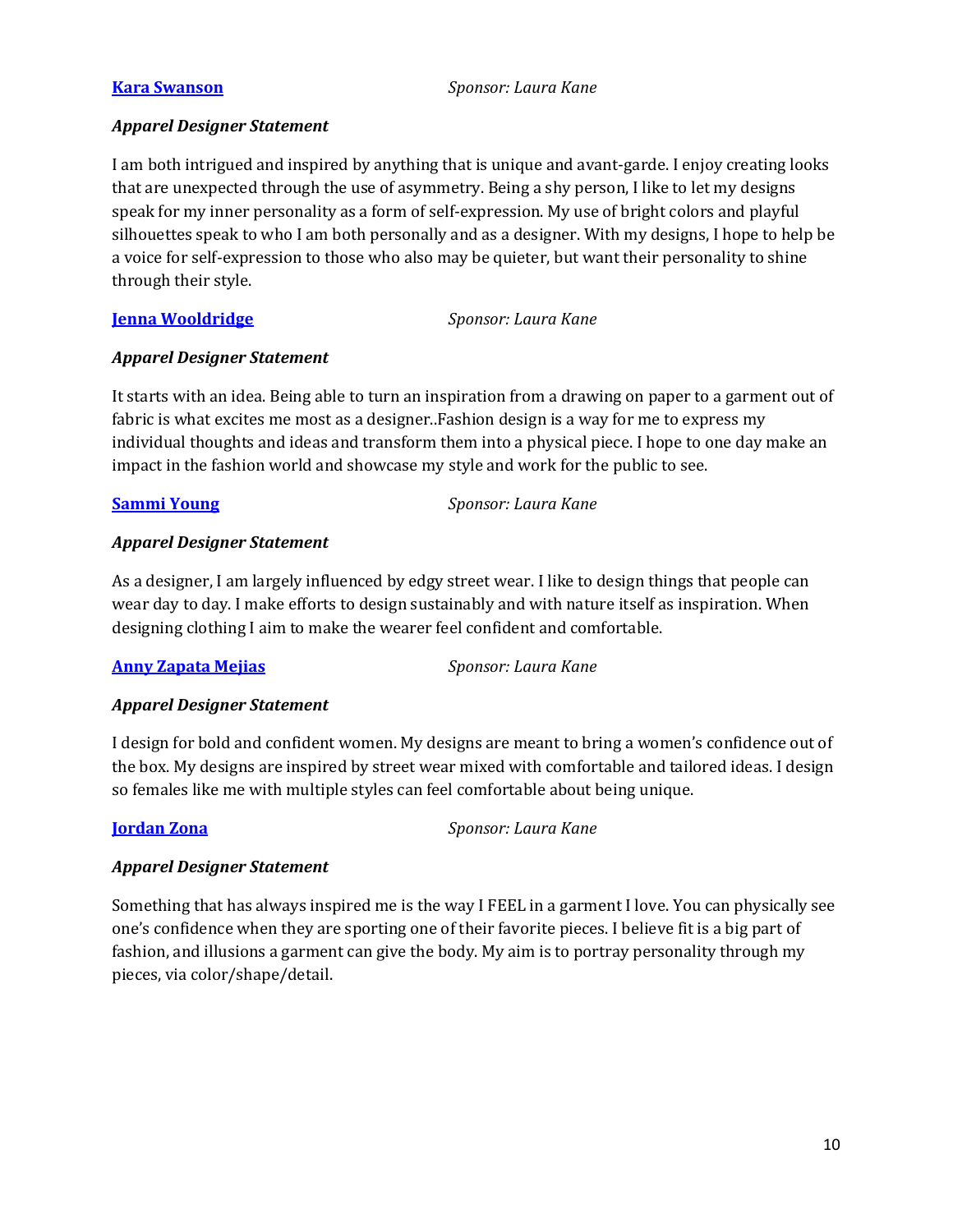# **Fashion Merchandising: Planning, Policies & Implementation**

### **FASH 464 Fashion Merchandising: Planning, Policies, and Implementation** (Capstone course)

An analysis of industry standards in a business plan for a model retail business. Concepts included are financial planning, store location, organizational structure, merchandise assortment, and financial structure of the apparel and home furnishings industries. The role of the buyers and managers in policy making is analyzed. Open-to-buy and pricing are calculated and evaluated. Procedures and techniques practiced in assortment, movement of goods, customer service, security, and store policies are reviewed.

### <span id="page-10-4"></span><span id="page-10-2"></span><span id="page-10-1"></span>**Nancy Amankwah, CJ Fraser, Rosalyn Palanukorn, Hassan Rabbani** *Sponsor: Virginia Noon*

### *[HYPE Streetwear](https://framingham.hosted.panopto.com/Panopto/Pages/Viewer.aspx?id=2b62b20c-e06c-43d1-b5b1-abae00dfbfe6)™*

HYPE Streetwear™ Consignment specializes in men's high fashion streetwear apparel and accessories for the Boston community. The specialty store is located on Newbury Street in Boston, Massachusetts. The company's mission is to increase the accessibility of branded streetwear into the Boston market, where it is not easily attainable. HYPE Streetwear™ includes multiple sustainable components such as the upcycling and recycling of high-end clothing. The vision of HYPE Streetwear™ is to consistently bring high-fashion streetwear to the Boston market. By doing so, HYPE Streetwear™ is redirecting the paths of streetwear from the center of New York to the popular streets of Boston-one resale at a time.

<span id="page-10-6"></span><span id="page-10-0"></span>**Sarah Shaugnessey, Sam Ravesi, Ashley Mcsweeney** *Sponsor: Virginia Noon*

<span id="page-10-5"></span><span id="page-10-3"></span>

### *[Branch of Life](https://framingham.hosted.panopto.com/Panopto/Pages/Viewer.aspx?id=37e5446f-8e51-4cde-ab0b-abae00dfc076)*

Branch of Life is a boutique located at Linden Square in downtown Wellesley, Massachusetts that specializes in sustainable and corporate maternity attire along with out of the office clothing options for relaxation and style. The brand delivers comfortable and affordable clothing for momsto-be with a price point of \$45-\$200. Branch of Life's mission is to provide sustainable and unique corporate and casual attire for moms to be. We want our customers to feel that the clothes they buy from our store contribute to more than just their closet. In order to achieve that, we integrate an upcycling program within our brand as just one of the many ways to contribute to sustainable fashion. Branch of Life's vision is to make a positive impact on the environment with our upcycling plan. The brand hopes that the small steps taken now will gradually pave the way for a more sustainable and eco-friendly fashion industry.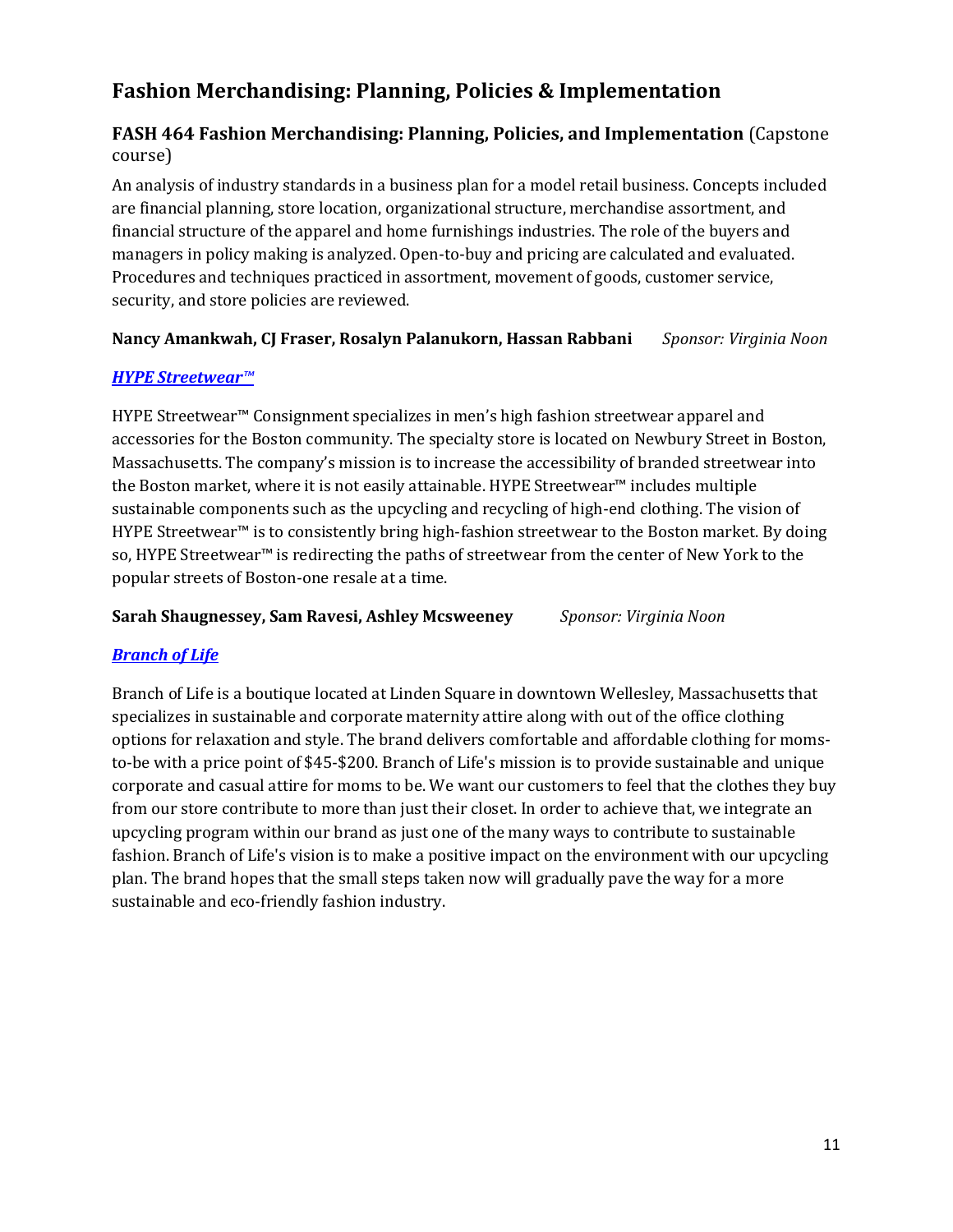## **Fashion Merchandising**

**Meghan Bell** *Sponsor: Virginia Noon*

### *[China's Fashion Industry: A Reflection on Artificial Intelligence \(AI\), Facial Recognition and](https://framingham.hosted.panopto.com/Panopto/Pages/Viewer.aspx?id=e888fed7-e5de-426f-9ec9-abb501045151)  [Contactless Shopping](https://framingham.hosted.panopto.com/Panopto/Pages/Viewer.aspx?id=e888fed7-e5de-426f-9ec9-abb501045151)*

The purpose of this paper is to discuss observations related to computer technology in China's Fashion Industry. Research was conducted on a 14-day China Fashion Industries Study Tour in January 2020. Observation, journaling, photography and immersion into Chinese culture were the qualitative research methods used to collect data. Results of this study show that China's most common computer technology (both generally and specifically to fashion purchasing) is through facial recognition, contactless shopping and artificial intelligence. Concluding, China's computer technology in the fashion industry is clearly evolving at a high rate. From brick and mortar, online and distribution; China's fashion industry is changing.

<span id="page-11-0"></span>**Tayah DuBois** *Sponsor: Virginia Noon*

### *[China Internship and Covid-19](https://framingham.hosted.panopto.com/Panopto/Pages/Viewer.aspx?id=7aedca96-07bf-4a28-9326-abb5010c386e)*

This presentation discusses the job opportunities I had planned for Spring 2020 in China to fulfill my FASH 496 Internship in Merchandising course. In early January, I was in China traveling with Dr. Virginia Noon and three other students on a China Fashion Industries Study Tour. During our 14 day tour of three major cities Beijing, Shanghai, and Guangzhou there was no discussion or general knowledge of the emerging Covid-19 epidemic and our group remained far from Wuhan, China, the epicenter of the virus. I remained behind in China with a plan to begin internships for two very dynamic fashion companies right after Chinese New Year. My plans changed dramatically with the rapid development and potential spread of the Novel Coronavirus in China. As a result, in late January, I had to leave China and abandon my original plans for the semester.

### <span id="page-11-1"></span>**Christina Kamara** *Sponsor: Virginia Noon*

### *[A Closer Look into China's Retail and Fashion Industry](https://framingham.hosted.panopto.com/Panopto/Pages/Viewer.aspx?id=34b8f1c9-24fe-4212-88a5-abb50109c1b6)*

This report will touch upon my January 2020 study tour experience within China, the largest country to export clothing and textiles and its shift to apparel production for the domestic market. This research examines three distinctive branches within this industry, merchandising, marketing, and manufacturing and their contributions to the exponential growth of the market size. Throughout my journey between Beijing, Shanghai, and Guangzhou, a different learning experience presented itself in each city. In addition to visiting these distinct provinces within China, I was able to gain much insight on Chinese history, culture and the apparel industry from our separate tour guides and a very knowledgeable professor. Within my time in China one integral component which added much value to my overall experience was gaining a deep understanding of the connection between culture and fashion.